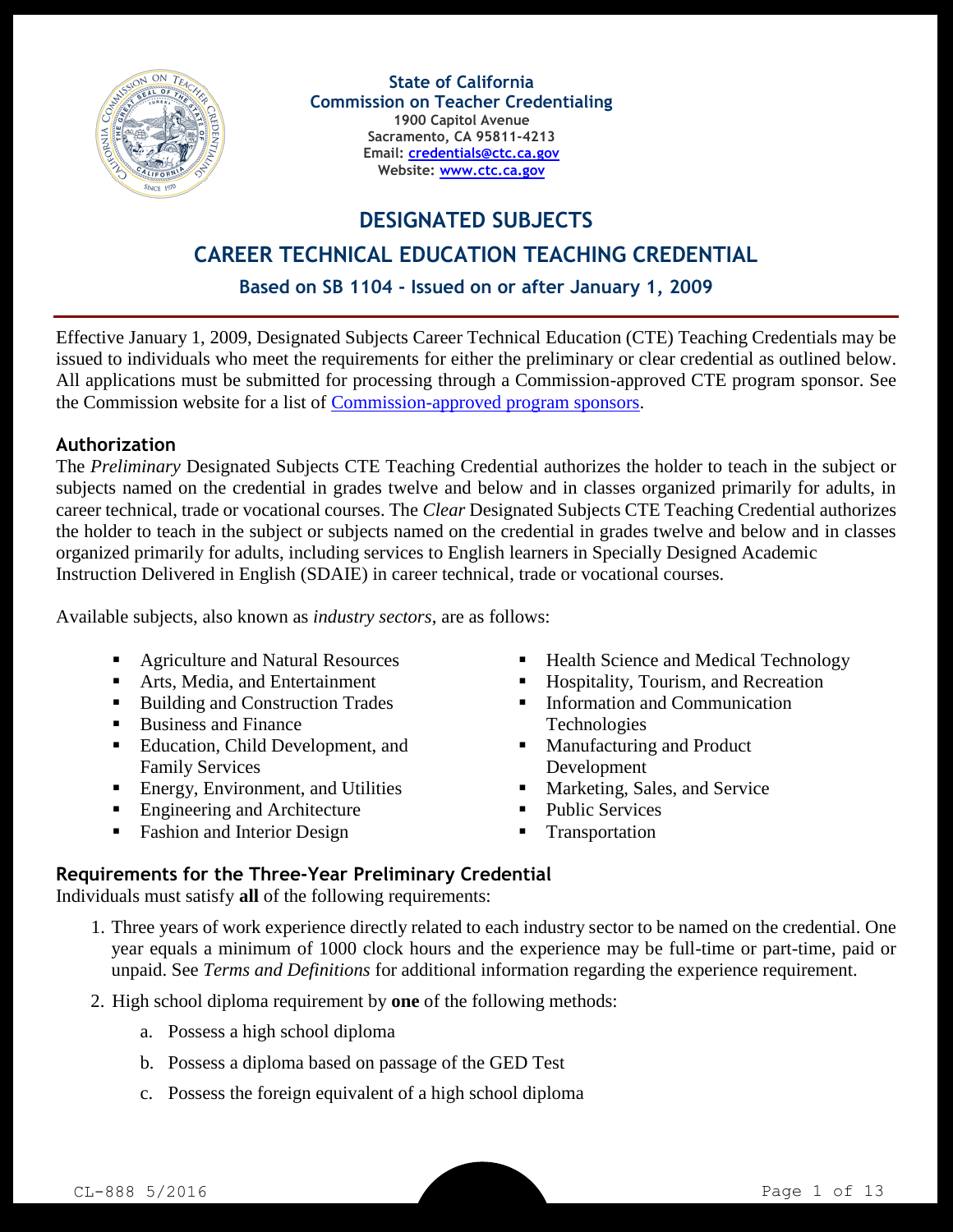- 3. Verification, signed by the Commission-approved program sponsor, that the applicant has been apprised of the requirements for both the preliminary and clear credentials, including the requirements of the program of personalized preparation
- 4. Completed application [\(form 41-4\)](http://www.ctc.ca.gov/credentials/leaflets/414.pdf)
- 5. Completed Live Scan receipt [\(41-LS\)](http://www.ctc.ca.gov/credentials/leaflets/41-LS.pdf), verifying fingerprints have been taken and fees have been paid, unless fingerprint clearance is already on file with the Commission
- 6. Application [processing fee](http://www.ctc.ca.gov/credentials/leaflets/cl659.pdf)
- 7. Recommendation by a [Commission-approved CTE program sponsor](http://www.ctc.ca.gov/reports/data/app-edu-prep-prog.html)

### **Requirements for the Five-Year Clear Credential**

Individuals must satisfy **all** of the following requirements:

- 1. Possess a valid California Preliminary CTE Teaching Credential (three-year or five-year)
- 2. Commission-approved program of personalized preparation that includes training in Specially Designed

Academic Instruction Delivered in English (SDAIE)

- 3. Verify completion of **one** of the following:
	- a. Two years of successful teaching on the basis of the Preliminary CTE Teaching Credential in the industry sector(s) listed on the credential
	- b. A Commission-approved program of advanced personalized preparation as determined by the program sponsor agency
- 4. U.S. Constitution requirement by **one** of the following methods:
	- a. Complete a course (at least two semester units or three quarter units) in the provisions and principles of the U.S. Constitution. Submit a copy of the course description for evaluation purposes.
	- b. Pass an examination in the provisions and principles of the U.S. Constitution, given by a regionally-accredited college or university
- 5. Health education, including, but not limited to, the study of nutrition; the physiological and sociological effects of abuse of alcohol, narcotics, and drugs, and the use of tobacco. This requirement must also include training in cardiopulmonary resuscitation (CPR) that covers infant, child, and adult CPR skills.
- 6. Complete study in computer-based technology, including the uses of technology in educational settings
- 7. Completed application [\(form 41-4\)](http://www.ctc.ca.gov/credentials/leaflets/414.pdf)
- 8. Application [processing fee](http://www.ctc.ca.gov/credentials/leaflets/cl659.pdf)
- 9. Recommendation by a [Commission-approved CTE program sponsor](http://www.ctc.ca.gov/reports/data/app-edu-prep-prog.html)

## **National Board for Professional Teaching Standards Certification**

Teachers who are certified by the [National Board for Professional Teaching Standards](http://www.nbpts.org/) (NBPTS) in the area of Early Adolescence through Young Adulthood**/**Career and Technical Education will be issued a Clear Designated Subjects Teaching Credential in their selected subject area. Individuals applying under this route are exempt from all other credential requirements.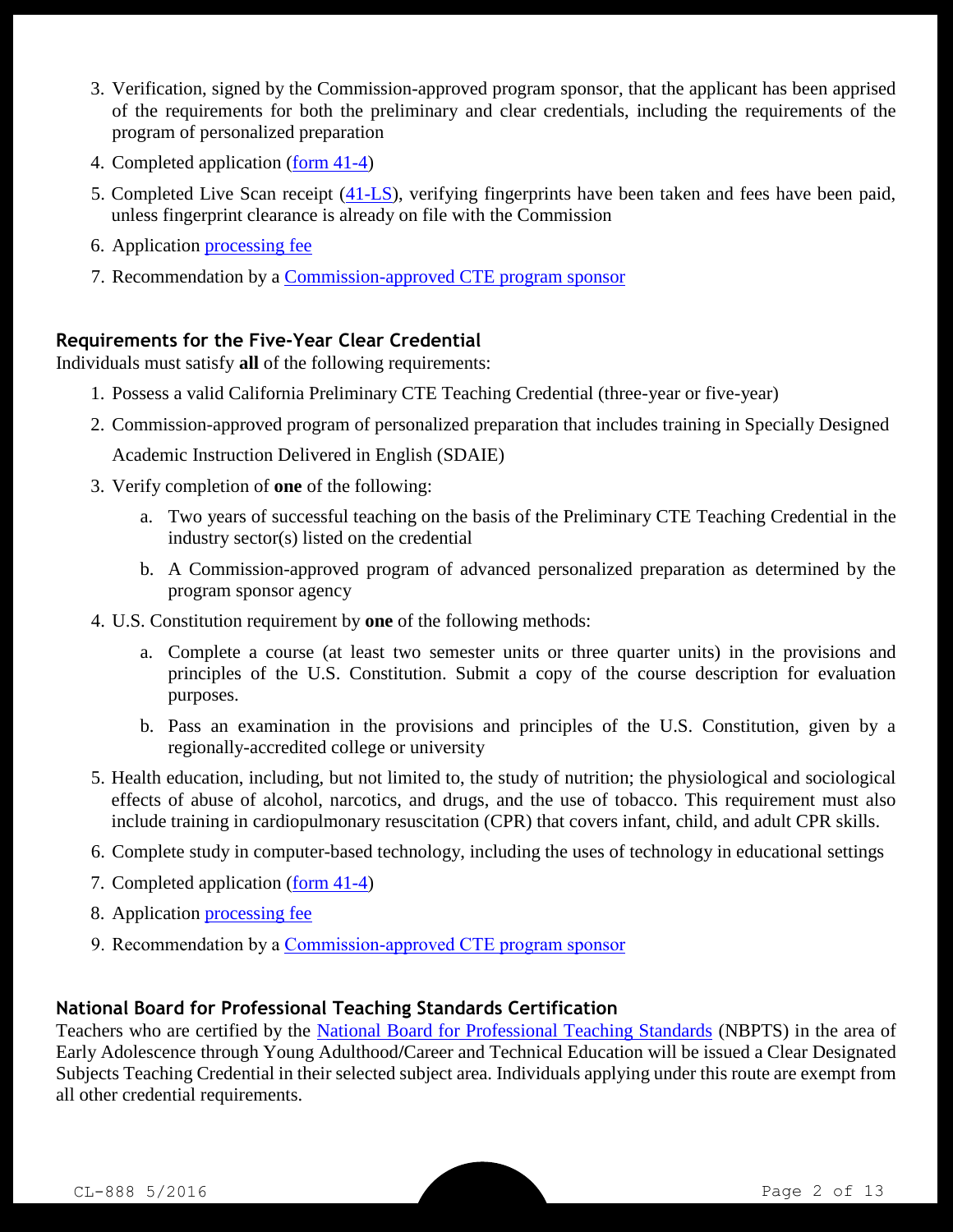Individuals may apply directly to the Commission for a clear teaching credential by submitting the following:

- 1. Photocopy of National Board Certification
- 2. Completed application [\(form 41-4\)](http://www.ctc.ca.gov/credentials/leaflets/414.pdf)
- 3. Fingerprint clearance (if not previously submitted to the Commission, including a completed [form 41-LS](http://www.ctc.ca.gov/credentials/leaflets/41-LS.pdf) Live Scan receipt). See [Credential Leaflet CL-271](http://www.ctc.ca.gov/credentials/leaflets/cl271.pdf) for more information.
- 4. Appropriate application [processing fee](http://www.ctc.ca.gov/credentials/leaflets/cl659.pdf)

## **Period of Validity**

The preliminary credential is valid for three years. The clear credential is valid for five years and must be renewed online every five year renewal cycle. Once issued, there are no additional academic requirements to renew the clear credential.

### **Transition from Vocational Education and Five-Year CTE Teaching Credentials**

Holders of Life or Clear Designated Subjects Vocational or CTE Teaching Credentials issued under previous regulations and statutes may choose to either maintain their documents or transition to CTE credentials issued under the provisions of SB 1104, outlined in this information leaflet. Due to significant changes to the program standards, holders of these credentials may not qualify for the Clear CTE Teaching Credential under the new program standards. For additional information, please see [Coded Correspondence 09-01.](http://www.ctc.ca.gov/notices/coded/2009/0901.pdf)

#### **Transition to New Industry Sectors**

Effective September 1, 2014, five of the 15 Industry Sectors listed on the Designated Subjects CTE Teaching Credential will have new titles. The new Industry Sector titles will be issued on all first time, new type, and renewed Designated Subjects CTE Teaching Credentials on or after September 1, 2014.

A Preliminary or Clear Designated Subjects CTE Teaching Credential originally issued prior to September 1, 2014 based on an occupation that moved to a new Industry Sector remains valid and appropriate for the service aligned with their occupation. Employing agencies should confirm the original issuance date of the credential and use the Crosswalk Guidance Chart in *Appendix B* and/or Table 2 found in [Coded Correspondence 14-08](http://www.ctc.ca.gov/notices/coded/2014/1408.pdf) to determine if an educator's occupational experience is appropriate for their assigned Industry Sector.

The holder of a Preliminary Designated Subjects CTE Credential who completes a Clear program after September 1, 2014 has the option of keeping their original authorization or, if their occupation has moved, may transition to the new Industry Sector. Educators who elect to change Industry Sectors must work with their program sponsor to verify that the occupational training and experience held at the time the initial Preliminary CTE Credential was recommended was appropriate for the newly aligned Industry Sector. See the guidance chart in Appendix A of [Coded Correspondence 14-08.](http://www.ctc.ca.gov/notices/coded/2014/1408.pdf) The previously issued Industry Sector authorization will be removed from their credential. Educators should confirm with their local employing agency whether any change in Industry Sector is necessary for employment purposes.

# **TERMS AND DEFINITIONS**

## *Work Experience*

Verification of work experience means written confirmation of the applicant's qualifying experience, signed by the applicant's past or present employer(s) on company letterhead that attests to and/or includes **all** of the following:

- 1. Employer's name, address, and telephone number
- 2. The working relationship of the person signing the verification to the applicant

CL-888 5/2016 Page 3 of 13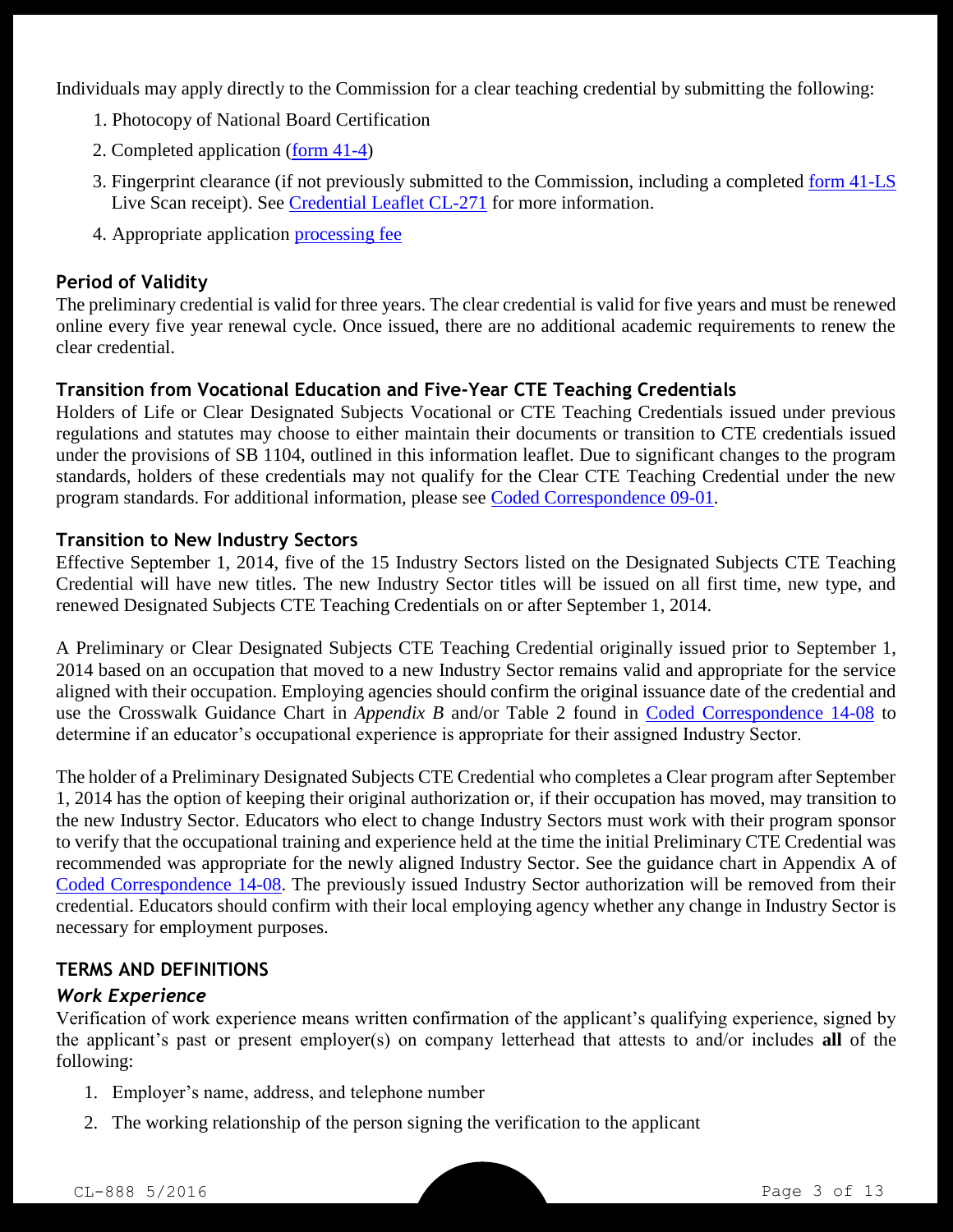- 3. Beginning and ending dates of employment
- 4. Complete description of duties
- 5. A statement as to whether or not the employment was full-time (If employment was less than full-time, an accounting of the number of hours the applicant was employed is required.)

If the applicant was self-employed or if the applicant's experience was avocational, verification shall include a statement, signed by the applicant under penalty of perjury, detailing the information described in 1–5 above, and must be further substantiated, in writing, by other person(s) having first-hand knowledge of the applicant's selfemployment or avocation, such as the applicant's accountant, major supplier of goods, or major user of goods or services.

At least one year of the required work experience must be within the last five years, or two years within the last ten years, immediately preceding the issuance of the preliminary credential. 1000 clock hours shall be the minimum required for each year of work experience. Part-time work experience may be cumulated to equate to the required 1000 clock hours of work experience.

Completion of forty-eight (48) semester units of postsecondary vocational training related to the industry sector(s) named on the credential may be substituted for a maximum of two of the three years of required work experience. The course work must be verified by official transcript and may be made on a pro rata basis up to the two-year maximum.

Additionally, one of the following may be used as one year of work experience toward meeting the three years of required experience:

- Possession of an advanced industry certificate related to the industry sector to be named on the preliminary credential, as determined by a Commission-approved CTE program sponsor
- One year of full-time general education teaching experience providing instructional services in preschool or grades K-12 earned in a public or private school of equivalent status

An individual must have at least one year of actual work experience to qualify for the three-year preliminary credential.

*[Click here for Professional Preparation Programs](http://www.ctc.ca.gov/reports/data/app-edu-prep-prog.html) or visit the Commission web site @ [www.ctc.ca.gov.](http://www.ctc.ca.gov/)*

*Reference: California Education Code, Sections 44260 and 44260.1; 5 California Code of Regulations, Sections 80034.1 and 80034.2.*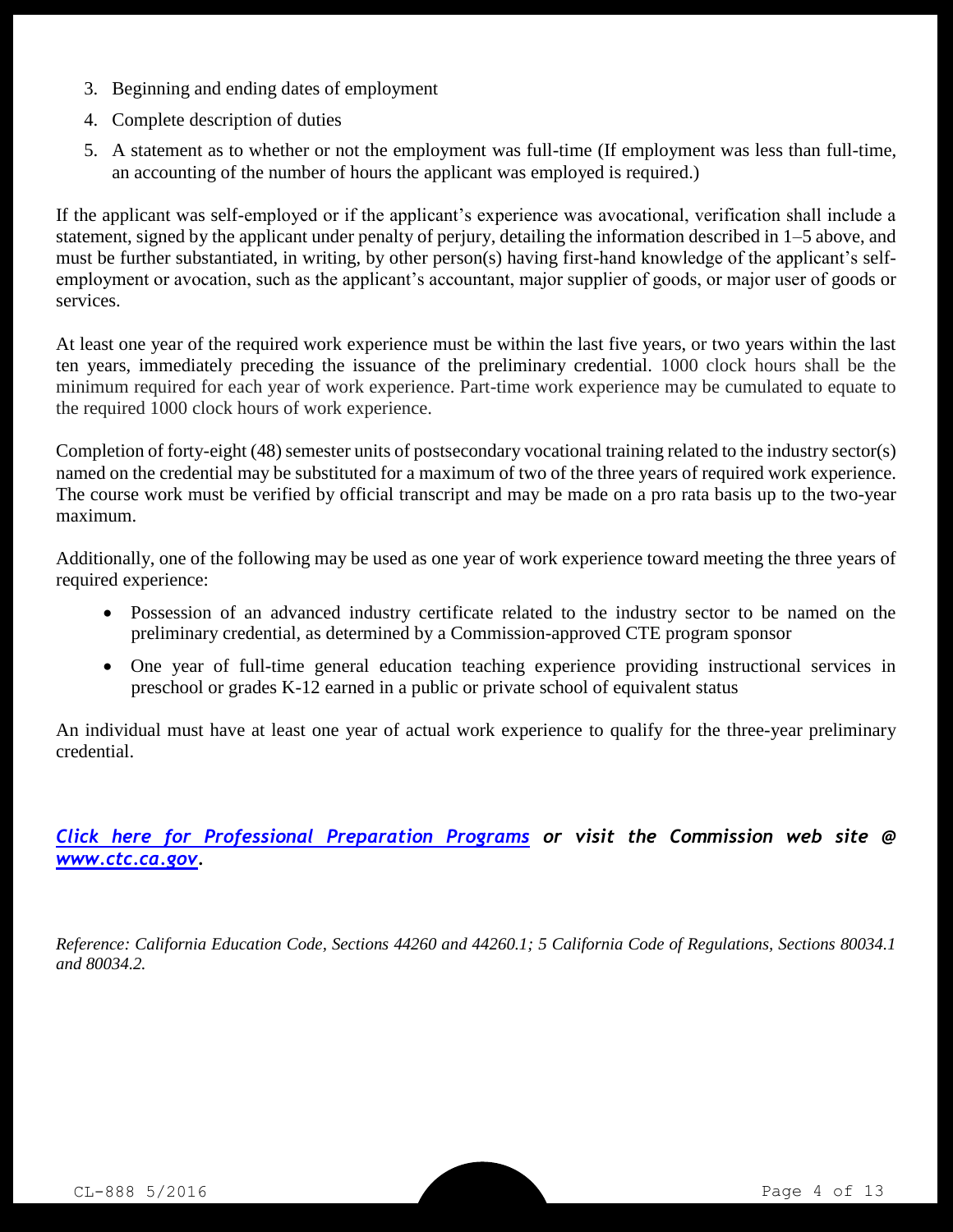# **Industry Sectors**

This chart is intended to be a guide. Some of the occupations, such as "drafting," can be applied to more than one Industry Sector. Program sponsors are encouraged to examine the work experience of the individual applying for a credential and determine which Industry Sector best applies. Assignments should be considered in the same way. The most important consideration is the background and the expertise of the individual. Effective September 1, 2014, some Industry Sectors have new titles, while some specific occupations moved into different Industry Sectors. See [Coded Correspondence 14-08](http://www.ctc.ca.gov/notices/coded/2014/1408.pdf) for more information.

| <b>Industry Sectors</b>                     | Pathways                                                                                                                                                                                | <b>Specific Occupations</b>                                                                                                                                                                                                                                                                                                                                                                                                                                                                                                                                       |
|---------------------------------------------|-----------------------------------------------------------------------------------------------------------------------------------------------------------------------------------------|-------------------------------------------------------------------------------------------------------------------------------------------------------------------------------------------------------------------------------------------------------------------------------------------------------------------------------------------------------------------------------------------------------------------------------------------------------------------------------------------------------------------------------------------------------------------|
| <b>Agriculture and Natural</b><br>Resources | • Agricultural Business<br>• Agricultural Mechanics<br>• Agriscience<br>• Animal Science<br>• Forestry and Natural Resources<br>• Ornamental Horticulture<br>• Plant and Soil Science   | • Agriculture business management and<br>marketing<br>• Agriculture mechanics<br>• Animal care<br>· Animal control<br>• Animal production<br>• Crop production<br>• Floriculture and floristry<br>• Forestry, natural resources and rural<br>recreation<br>• Landscaping<br>• Ornamental nursery operation                                                                                                                                                                                                                                                        |
| Arts, Media, and<br>Entertainment           | • Design, Visual, and Media Arts<br>• Performing Arts<br>• Production and Managerial Arts<br>· Game Design and Integration                                                              | • Commercial art<br>• Commercial photography<br>• Game Design Occupations<br>• Multimedia production<br>• Performing arts occupations<br>• Stage technology<br>• Theatrical occupations                                                                                                                                                                                                                                                                                                                                                                           |
| Building and<br><b>Construction Trades</b>  | • Cabinetry, Millwork, and<br>Woodworking<br>• Engineering and Heavy<br>Construction<br>• Mechanical Systems Installation<br>and Repair<br>• Residential and Commercial<br>Construction | • Boat building<br>$\cdot$ Carpentry<br>• Civil Engineer<br>• Concrete placing and finishing<br>• Construction equipment operation<br>• Construction inspection<br>• Drafting occupations<br>• Drywall installation<br>• Electrician<br>• Fire sprinkler installation<br>• Floor covering installation<br>• Foundry work<br>• Furniture making, finishing and<br>refinishing<br>• General contracting<br>• Glazing<br>• Hazardous materials occupations<br>• Heating, air conditioning, and ventilation<br>installation and service<br>• Heavy Equipment Operator |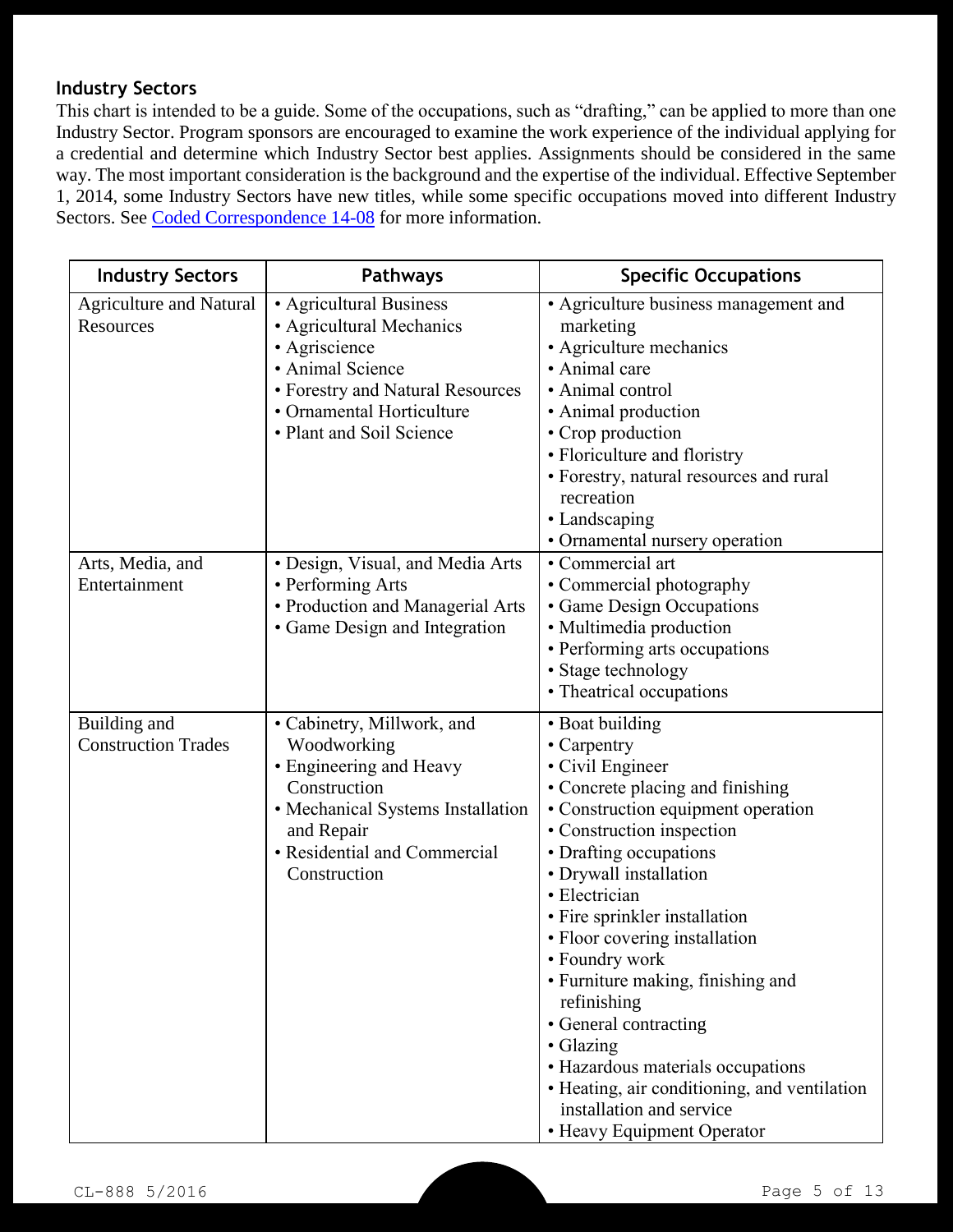| Building and                |                          | • Interior maintenance (residential and |
|-----------------------------|--------------------------|-----------------------------------------|
| <b>Construction Trades</b>  |                          | commercial)                             |
| (cont.)                     |                          | • Lathing                               |
|                             |                          | • Masonry                               |
|                             |                          | • Mechanical Engineer/Technician        |
|                             |                          | • Millwork and cabinet making           |
|                             |                          | • Motor sweeper operator                |
|                             |                          | • Painting-construction                 |
|                             |                          | • Pipefitting and steam fitting         |
|                             |                          | • Plastering                            |
|                             |                          | • Plumbing                              |
|                             |                          | · Pool and spa service                  |
|                             |                          | • Refrigeration installation and        |
|                             |                          | maintenance                             |
|                             |                          | • Residential and commercial repair and |
|                             |                          | remodeling                              |
|                             |                          | • Roofing                               |
|                             |                          | · Sheet metal fabrication               |
|                             |                          | • Structural and reinforcement ironwork |
|                             |                          | • Structural pest control               |
|                             |                          | • Tile setting                          |
|                             |                          | • Upholstering                          |
|                             |                          | • Welding                               |
|                             |                          | • Woodworking                           |
|                             |                          |                                         |
| <b>Business and Finance</b> | • Business Management    | • Accounting occupations                |
|                             | • Financial Services     | • Auditor                               |
|                             | • International Business | • Banking                               |
|                             |                          | • Business Computing Specialist         |
|                             |                          | • Business management                   |
|                             |                          | • Chief Financial Officer               |
|                             |                          | • Customs Inspector/Broker              |
|                             |                          | • Export Sales                          |
|                             |                          | • Financial management and services     |
|                             |                          | • Human Resources Specialist            |
|                             |                          | • Income tax preparation                |
|                             |                          | • Insurance occupations                 |
|                             |                          | • International Business                |
|                             |                          | • Investment Consultant                 |
|                             |                          | • Legal office occupations              |
|                             |                          | • Office occupations                    |
|                             |                          | • Personnel administration occupations  |
|                             |                          | • Purchasing Agent                      |
|                             |                          | • Secretarial/stenography occupations   |
|                             |                          | • Tax preparation specialist            |
|                             |                          | · Small business ownership and/or       |
|                             |                          | management                              |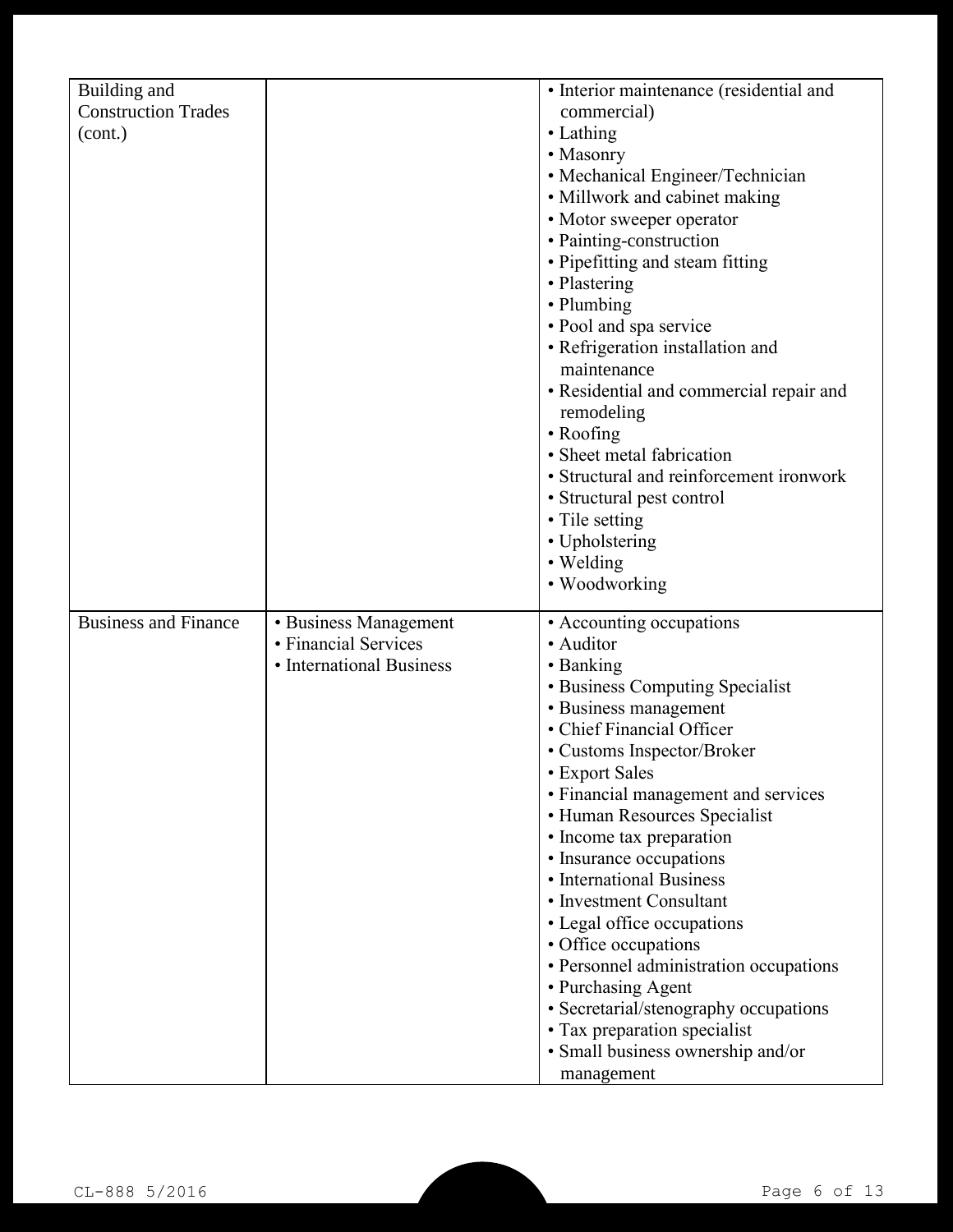| Education, Child       | • Child Development           | • Child care                            |
|------------------------|-------------------------------|-----------------------------------------|
| Development, and       | • Consumer Services           | • Child Care Psychologist               |
| <b>Family Services</b> | • Education                   | • Consumer Services                     |
|                        | • Family and Human Services   | • Counselors                            |
|                        |                               | • Education Administrators              |
|                        |                               | • Elderly care services (non-medical)   |
|                        |                               | • Family and human service occupations  |
|                        |                               | • Librarian                             |
|                        |                               | • Personal Financial Advisor            |
|                        |                               | • Preschool Teacher                     |
|                        |                               | • Social Outreach Director              |
|                        |                               | • Teacher                               |
|                        |                               | • Teacher aide                          |
| Energy, Environment,   | • Energy and Power Technology | · Air Quality Technician                |
| and Utilities          | • Environmental Resources     | • Climatologist                         |
|                        | • Telecommunications          | • Control system maintenance and repair |
|                        |                               | • Electrical power distribution         |
|                        |                               | • Electrician                           |
|                        |                               | • Electronic consumer products service  |
|                        |                               | • Electronics assembly                  |
|                        |                               | • Energy Auditor                        |
|                        |                               | • Energy Engineer                       |
|                        |                               | • Energy, environment and resource      |
|                        |                               | manager/technician                      |
|                        |                               | • Environmental Biologist/Scientist     |
|                        |                               | • Hybrid microelectronics               |
|                        |                               | • Hydroelectric plant operations        |
|                        |                               | • Industrial electronics                |
|                        |                               | • Marine power plant maintenance and    |
|                        |                               | repair                                  |
|                        |                               | · Solar Occupations                     |
|                        |                               | • Telecommunications Technicians        |
|                        |                               | • Water treatment                       |
| Engineering and        | • Architectural Design        | • Air Pollution Control Engineer        |
| Architecture           | • Engineering Technology      | • Architect                             |
|                        | • Engineering Design          | • City Planner                          |
|                        | • Environmental Engineering   | • Drafting occupations                  |
|                        |                               | • Engineering occupations               |
|                        |                               | • Environmental Specialist              |
|                        |                               | • Field Engineer                        |
|                        |                               | • Manufacturing Design Engineer         |
|                        |                               | • Mechanical/Electrical Drafting        |
|                        |                               | • Robotics                              |
|                        |                               | • Structural Designer                   |
|                        |                               | • Surveying                             |
|                        |                               |                                         |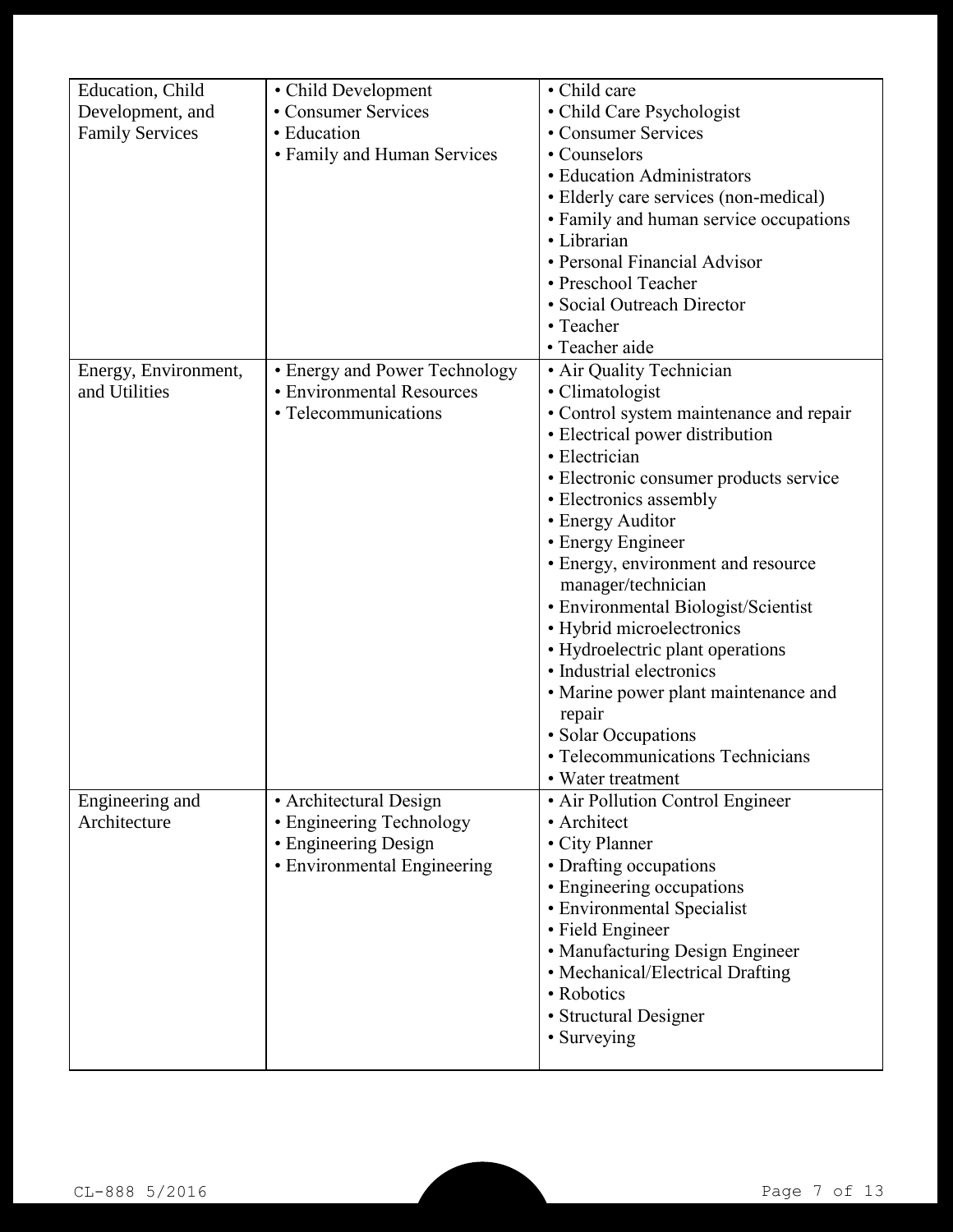| <b>Fashion and Interior</b> | • Fashion Design, and            | • Barber*                                                    |
|-----------------------------|----------------------------------|--------------------------------------------------------------|
| Design                      | Merchandising                    | • Clothing, alteration and repair                            |
|                             | • Interior Design, Furnishings,  | $\cdot$ Cosmetologist*                                       |
|                             | and Maintenance                  | • Esthetician*                                               |
|                             | • Personal Services              | • Fabric maintenance services                                |
|                             |                                  | • Fashion Buyer                                              |
|                             |                                  | • Fashion design                                             |
|                             |                                  | • Fashion manufacturing (factory and                         |
|                             |                                  | custom)<br>• Fashion merchandising                           |
|                             |                                  | • Interior Buyer                                             |
|                             |                                  | • Interior design                                            |
|                             |                                  | • Kitchen and Bath Specialist                                |
|                             |                                  | • Makeup Artist                                              |
|                             |                                  | • Jewelry design, fabrication, and repair                    |
|                             |                                  | • Manicurist*                                                |
|                             |                                  | • Merchandising Manager                                      |
|                             |                                  | • Pattern Maker                                              |
|                             |                                  | • Set Decorator                                              |
|                             |                                  | • Textile design                                             |
|                             |                                  | • Textile production and fabrication                         |
|                             |                                  | • Upholstering                                               |
|                             |                                  |                                                              |
| Health Science and          | • Biotechnology                  | • Athletic trainer                                           |
| <b>Medical Technology</b>   | • Patient Care                   | · Biomedical equipment technician                            |
|                             | • Healthcare Administrative      | • Biomedical Engineer                                        |
|                             | Services                         | • Biomedical Research and Development                        |
|                             | • Healthcare Operational Support | Specialist                                                   |
|                             | Services                         | • Central Service Technician                                 |
|                             | • Public and Community Health    |                                                              |
|                             |                                  | • Clinical Data Specialist                                   |
|                             | • Mental and Behavioral Health   | • Clinical Lab Technologist/scientist                        |
|                             |                                  | • Clinical Simulator Technician                              |
|                             |                                  | • Forensic Pathologist                                       |
|                             |                                  | • Community Health Professional                              |
|                             |                                  | • Geneticist                                                 |
|                             |                                  | · Diagnostic Technician                                      |
|                             |                                  | • Dental Assistant                                           |
|                             |                                  | • Dental Hygienist                                           |
|                             |                                  | • Dental Lab Technician                                      |
|                             |                                  | • Geriatric Technician                                       |
|                             |                                  | • Health Care Administrator                                  |
|                             |                                  | • Health Education Specialist                                |
|                             |                                  | • Health Information Management                              |
|                             |                                  | • Technician/Technologist                                    |
|                             |                                  | • Massage Therapist                                          |
|                             |                                  | • Materials Manager                                          |
|                             |                                  | • Medical/Clinical Assistant<br>• Mental health professional |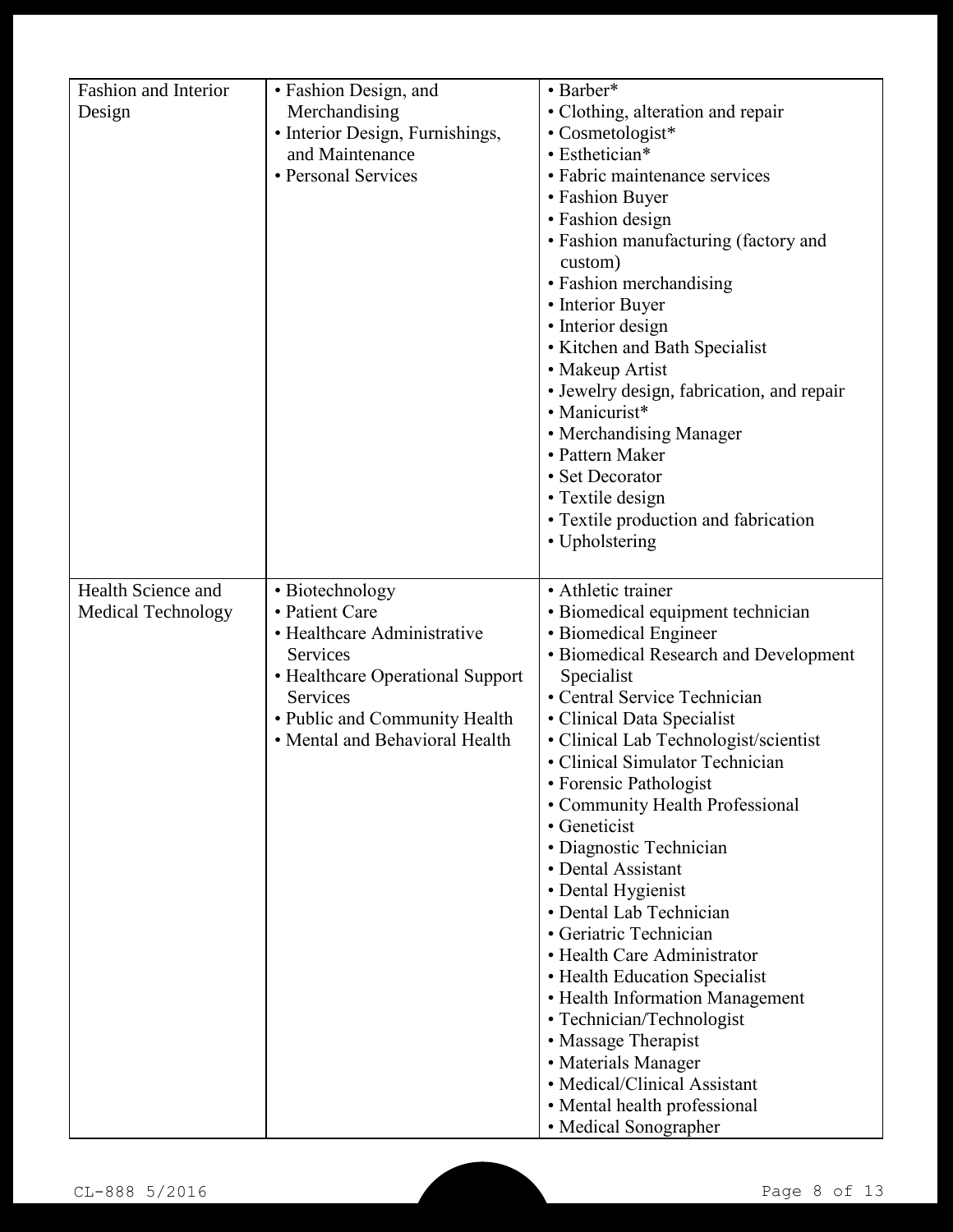| Health Science and<br><b>Medical Technology</b><br>(cont.) |                                                                                                                            | • Nutritionist/Dietician<br>• Outreach Coordinator<br>• Phlebotomist<br>• Physician's Assistant<br>• Physical Therapy<br>Technician/Technologist<br>• Prosthetic Technician/Technologist<br>• Psychiatric Technician/Psychologist<br>• Public health professional<br>• Nurse (RN/LVN/NP)<br>• Radiological Technician<br>• Rehabilitation Technologist/Therapist<br>• Respiratory Technologist/Therapist<br>• Sports Medicine Specialist<br>· Ultrasound Technician                                                             |
|------------------------------------------------------------|----------------------------------------------------------------------------------------------------------------------------|---------------------------------------------------------------------------------------------------------------------------------------------------------------------------------------------------------------------------------------------------------------------------------------------------------------------------------------------------------------------------------------------------------------------------------------------------------------------------------------------------------------------------------|
| Hospitality, Tourism,<br>and Recreation                    | • Food Science, Dietetics, and<br>Nutrition<br>• Food Service and Hospitality<br>· Hospitality, Tourism, and<br>Recreation | • Amusement and theme park occupations<br>• Customer service representative related to<br>amusement, theme parks, hotel and<br>lodging, and restaurant and food service<br>establishments<br>• Dietetics and nutrition service<br>• Event and conference planning<br>• Executive Chef<br>• Food and beverage production and<br>preparation<br>• Food and beverage services<br>• Food scientist<br>• Hotel and lodging occupations<br>• Recreation and sports entertainment<br>• Registered Dietitian<br>• Restaurant Management |
| Information and<br>Communication<br>Technology             | • Information Support and<br><b>Services Networking</b><br>• Software and Systems<br>Development<br>• Games and Simulation | · Big Data Administration<br>• Computer and Information Systems<br>• Computer Programming<br>• Computer Sciences<br>• Computer User Support<br>• E-Business/E-Commerce<br>• Game Production<br>• Information Management<br>• Information Security<br>• Information Systems and Operations<br>• Multimedia Production<br>• Networking Engineer<br>• Network Installation and Operation<br>• Network Support and Maintenance<br>• Robotics                                                                                        |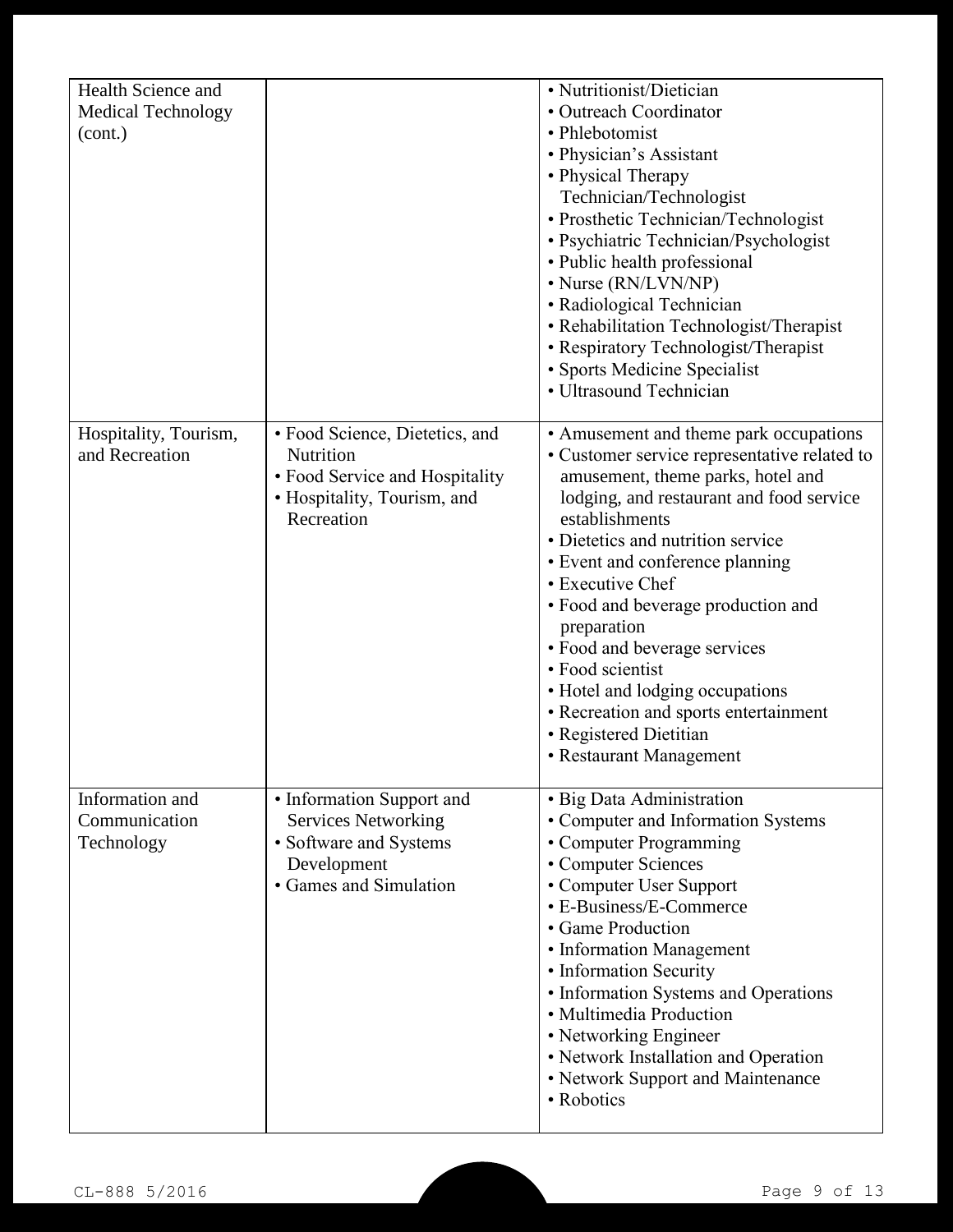| Information and            |                                 | · Social and New Media Production and     |
|----------------------------|---------------------------------|-------------------------------------------|
| Communication              |                                 | Management                                |
| Technology (cont.)         |                                 | • Software and Applications Developer     |
|                            |                                 | • Web and Mobile Application Production   |
| Manufacturing and          | • Graphic Production            | • Animator                                |
| <b>Product Development</b> | Technologies                    | • CAD/CAM Specialist/Designer             |
|                            | • Machining and Forming         | • Commercial Photographer                 |
|                            | Technologies                    | • Commercial/Industrial Designer          |
|                            | • Welding and Materials Joining | • Computer-assisted manufacturing         |
|                            | • Product Innovation and Design | • Computer Numerical Control (CNC)        |
|                            |                                 | Operations                                |
|                            |                                 | • Cutter                                  |
|                            |                                 |                                           |
|                            |                                 | · Digital/Graphic Artist                  |
|                            |                                 | • Drafting occupations                    |
|                            |                                 | • Electronics assembly                    |
|                            |                                 | • Electronic publishing                   |
|                            |                                 | • Fitter                                  |
|                            |                                 | • Industrial ceramics manufacturing       |
|                            |                                 | • Machine tool operation and machine shop |
|                            |                                 | • Manufacturing Engineer                  |
|                            |                                 | • Metal fabrication                       |
|                            |                                 | • Material/Supply Management              |
|                            |                                 | • Model Maker                             |
|                            |                                 | • Plastics and composites manufacturing   |
|                            |                                 | occupations                               |
|                            |                                 | • Printing and graphics occupations       |
|                            |                                 | • Product development, testing and        |
|                            |                                 | demonstration                             |
|                            |                                 | • Production process/management           |
|                            |                                 | • Quality Assurance                       |
|                            |                                 | • Robotics                                |
|                            |                                 | • Technical illustration                  |
|                            |                                 |                                           |
|                            |                                 | • Tool and die making                     |
|                            |                                 | • Waterfront manufacturing                |
|                            |                                 | • Welder                                  |
|                            |                                 | • Welding Inspection                      |
|                            |                                 | • Welding Engineer                        |
|                            |                                 |                                           |
| Marketing, Sales, and      | • Marketing                     | • Advertising Representative/Manager      |
| <b>Services</b>            | • Professional Sales            | • Business Computer Specialist            |
|                            | • Entrepreneurship/Self-        | • Business Owner                          |
|                            | Employment                      | • Fashion Buyer                           |
|                            |                                 | • Floristry                               |
|                            |                                 | • Insurance Agent/Broker                  |
|                            |                                 | · International trade                     |
|                            |                                 | • Marketing                               |
|                            |                                 | • Market Research Analyst                 |
|                            |                                 | • Office Occupations                      |
|                            |                                 | • Public Relations Specialist             |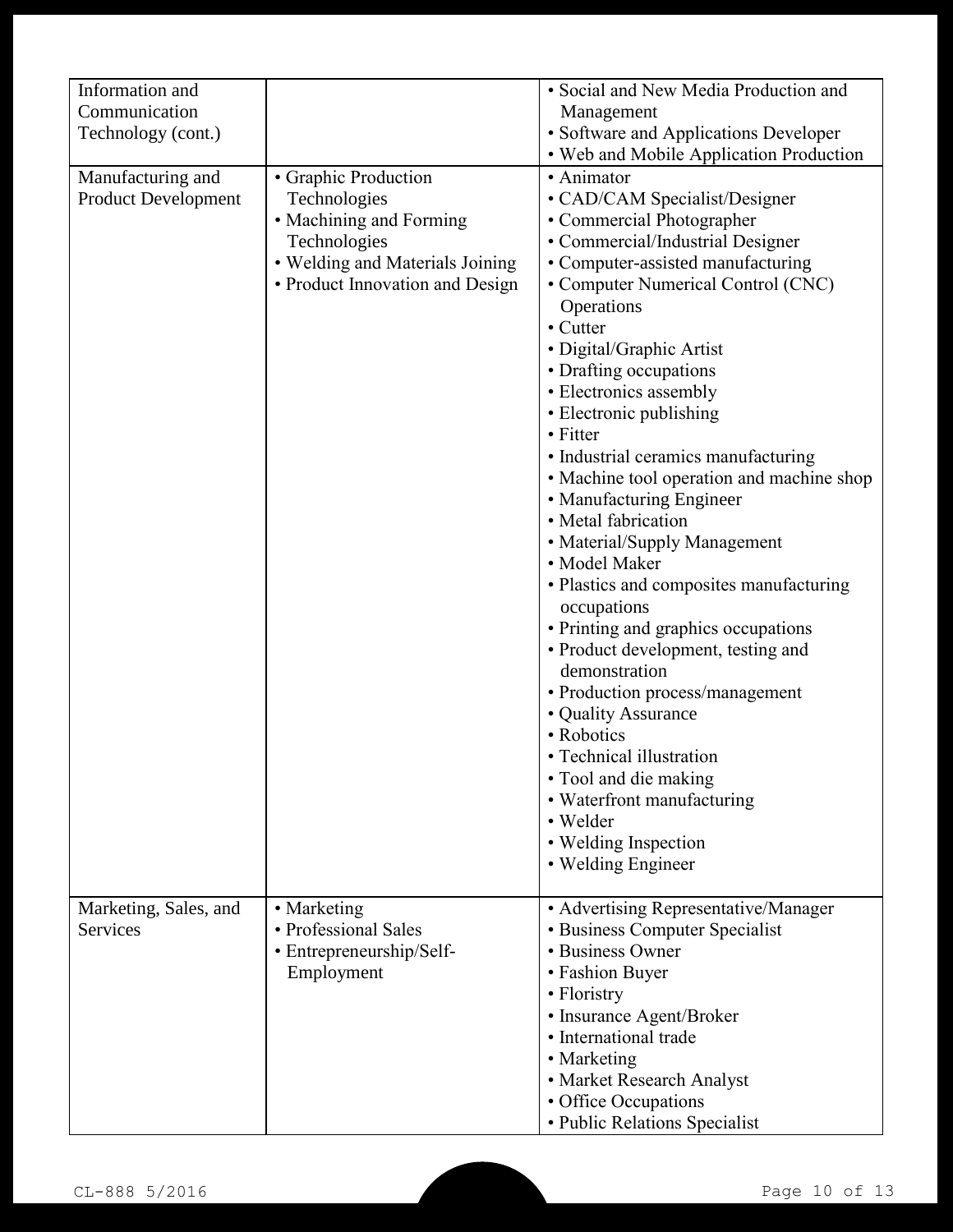| Marketing, Sales, and<br>Services (cont.) |                                                                                                | • Real estate<br>• Retail occupations<br>· Small business ownership and/or<br>management<br>• Small Business Repair and Maintenance<br>• Travel Agent<br>• Various Professional Sales Occupations                                                                                                                                                                                                                                                                                                                                                                                                                                                                                                                                                                          |
|-------------------------------------------|------------------------------------------------------------------------------------------------|----------------------------------------------------------------------------------------------------------------------------------------------------------------------------------------------------------------------------------------------------------------------------------------------------------------------------------------------------------------------------------------------------------------------------------------------------------------------------------------------------------------------------------------------------------------------------------------------------------------------------------------------------------------------------------------------------------------------------------------------------------------------------|
| <b>Public Services</b>                    | • Public Safety<br>• Emergency Response<br>• Legal Practices                                   | • Court reporting<br>• Cyber Security<br>• Emergency Medical Technician<br>• Emergency Response Dispatcher<br>• Fire control and safety<br>• Fire fighting<br>• Forester<br>· Investigator/Law Librarian<br>• Law enforcement occupations<br>• Legal occupations (deletion of word to<br>expand options)<br>• Loss Prevention Specialist<br>• Paralegal<br>• Protective and security services<br>• Wildland fire services                                                                                                                                                                                                                                                                                                                                                  |
| Transportation                            | • Operations<br>• Structural Repair and<br>Refinishing<br>· Systems Diagnostics and<br>Service | • Airframe and power plant mechanics<br>• Automobile detailing<br>• Automotive body repair and refinishing<br>• Automotive brake installation and repair<br>• Automotive electrical systems service and<br>repair<br>• Automotive heating and air-conditioning<br>service<br>· Automotive mechanics/technician<br>• Automotive parts counterperson<br>• Automotive suspension and steering<br>repair<br>• Automotive transmission and transaxle<br>service and repair<br>• Avionics<br>• Bicycle repair<br>• Claims Adjuster<br>• Container Crane Operator<br>· Diesel equipment mechanics<br>• Dispatcher<br>• Distribution Manager<br>· Electric motor repair<br>· Engine performance technician<br>• Heavy equipment maintenance and repair<br>· Industrial maintenance |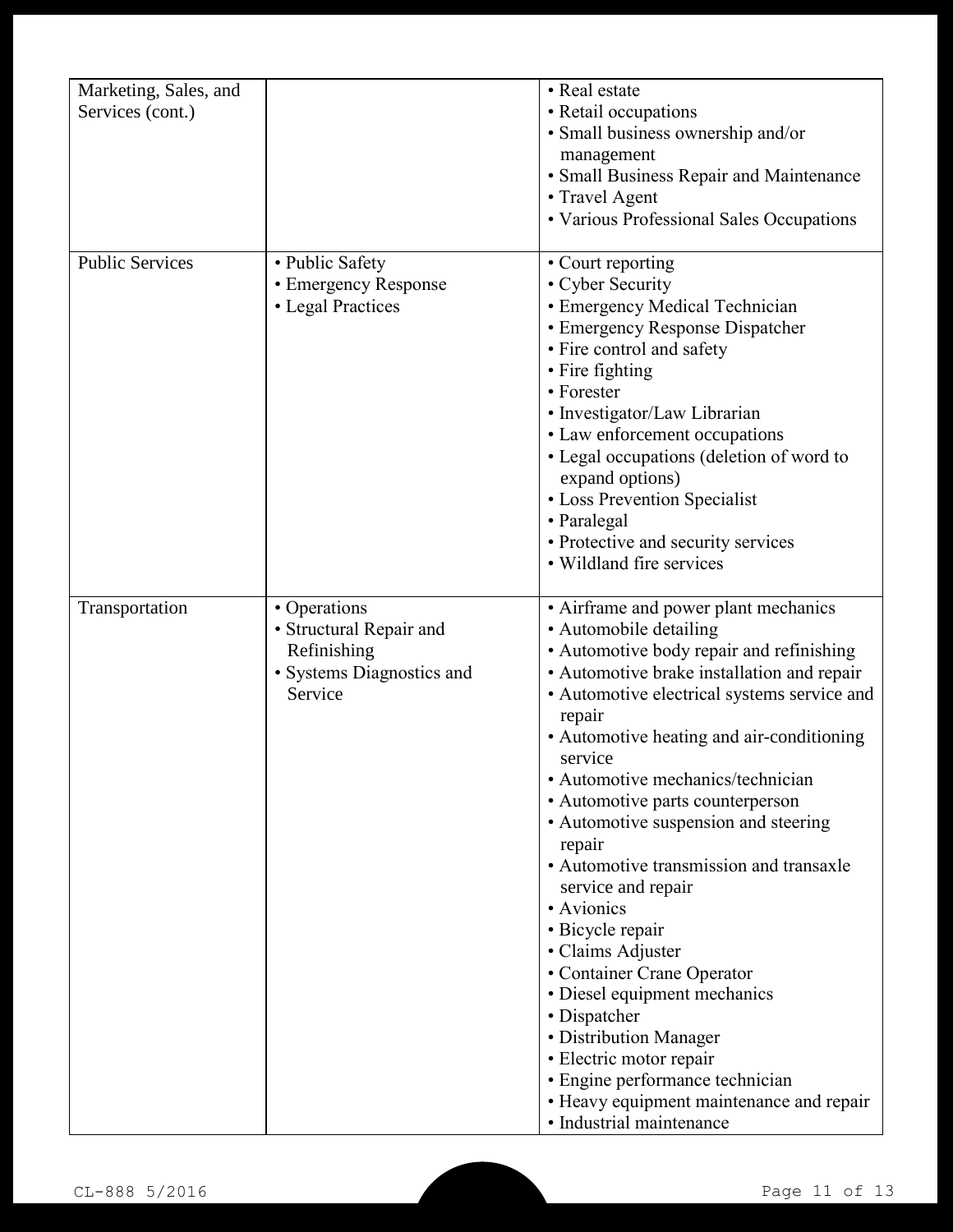| Transportation (cont.) | • Inspectors and Planners            |
|------------------------|--------------------------------------|
|                        | • Investigator/Inspector             |
|                        | • Marine power plant maintenance and |
|                        | repair                               |
|                        | • Motorcycle service and repair      |
|                        | Production, Planning, and Expediting |
|                        | Specialist                           |
|                        | • Railroad operations                |
|                        | • Small engine service and repair    |
|                        | • Transportation occupations, travel |
|                        | services                             |
|                        | • Truck and bus driving              |
|                        | • Warehousing                        |

#### *Note: specific occupations marked with an asterisk (\*) require a state license outside the purview of the Commission.*

Candidates applying based on National Board Certification in Career and Technical Education must select from the industry sectors shown below one that aligns with their area of certification. †

| <b>National Board Certification in Career and</b><br><b>Technical Education Specialty Areas</b> | <b>Corresponding CTC Industry Sector(s)</b>        |
|-------------------------------------------------------------------------------------------------|----------------------------------------------------|
| <b>Agriculture and Environmental Sciences</b>                                                   | <b>Agriculture and Natural Resources</b>           |
| <b>Arts and Communications</b>                                                                  | Arts, Media, and Entertainment                     |
| Business, Marketing, Information Management, and                                                | Business and Finance;                              |
| Entrepreneurship                                                                                | Information and Communication Technologies;        |
|                                                                                                 | Marketing, Sales, and Services                     |
| <b>Family and Consumer Sciences</b>                                                             | Education, Child Development, and Family Services; |
|                                                                                                 | Fashion and Interior Design;                       |
|                                                                                                 | Hospitality, Tourism, and Recreation               |
| <b>Health Services</b>                                                                          | Business and Finance;                              |
|                                                                                                 | <b>Health Science and Medical Technology</b>       |
| <b>Human Services</b>                                                                           | Education, Child Development, and Family Services; |
|                                                                                                 | <b>Public Services</b>                             |
| Manufacturing and Engineering Technology                                                        | Building and Construction Trades;                  |
|                                                                                                 | Energy, Environment, and Utilities;                |
|                                                                                                 | Engineering and Architecture;                      |
|                                                                                                 | Manufacturing and Product Development;             |
|                                                                                                 | Transportation                                     |
| <b>Technology Education</b>                                                                     | Building and Construction Trades;                  |
|                                                                                                 | Manufacturing and Product Development;             |
|                                                                                                 | Transportation                                     |